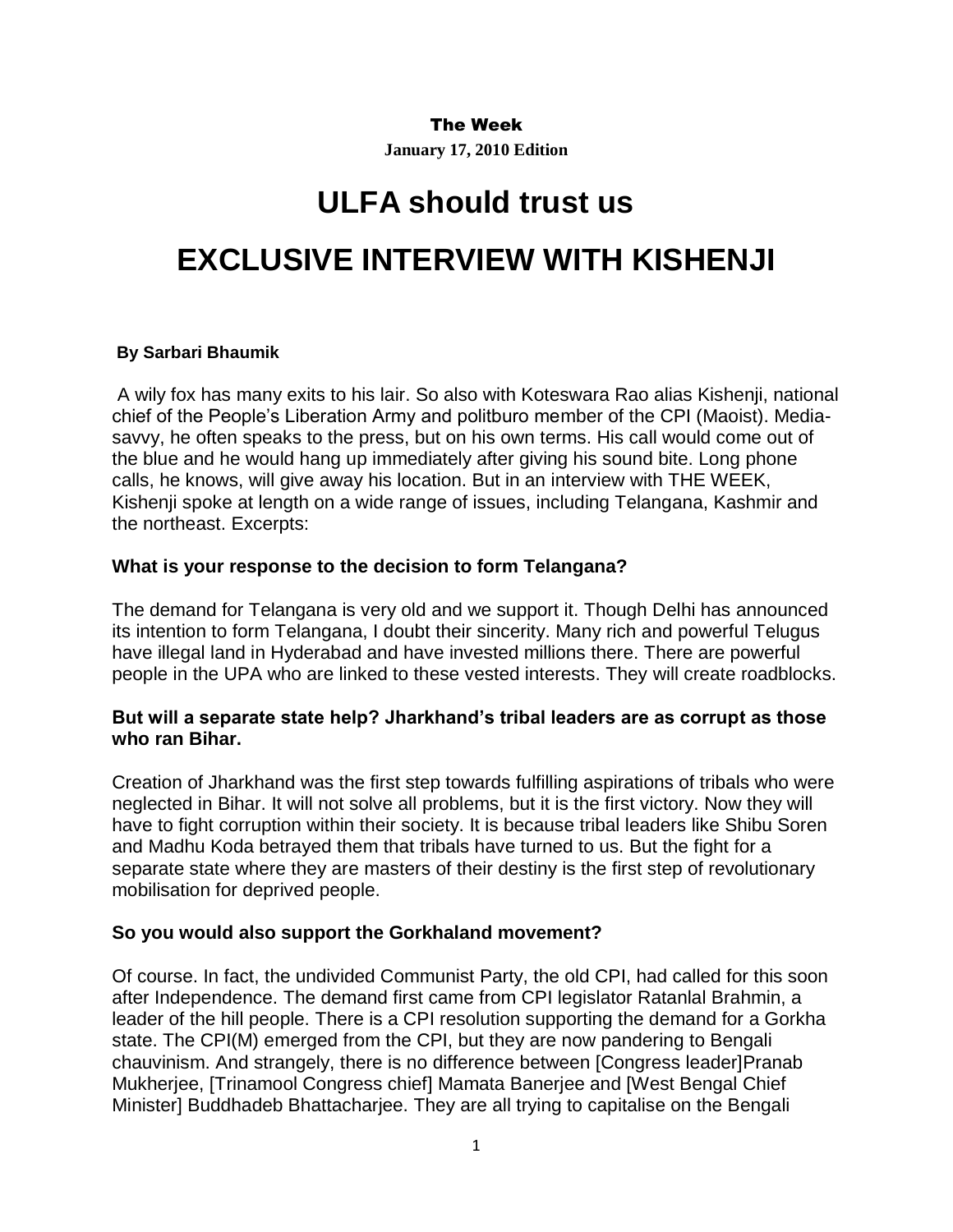sentiment against a division. This is cheap politics. These politicians have done nothing for the people of West Bengal, but now want to divide the Nepalis and Bengalis. We want the poor on both sides to maintain their unity and foil evil designs of bourgeois politicians.

## **Will the Gorkhas get a separate state?**

Not by going on hunger strikes and tripartite talks. These methods do not get you anywhere in India. You have to fight.

# **An armed fight? But Telangana came out of hunger strikes.**

Telangana is still a long way off. We Maoists believe in a combination of armed struggle and mass mobilisation. After all, Telangana or Gorkhaland are not separatist demands. They want to remain in India.

## **But your party has also supported separatism. The CPI (Maoist) has an agreement with the People's Liberation Army of Manipur. Your party supports the Manipuris' right to self-determination.**

That is not supporting separation! The people of the northeast and Kashmir have a right to self-determination and we wholeheartedly support their struggle for it. Theirs is a just demand and we want to tell them that the struggling poor of India are with them in their fight against the exploitative Indian state.

But self-determination only means that they can decide if they want to stay in India or become independent. We are against India imposing itself on these people who have developed independently for a long time. Our understanding with the Revolutionary People's Front of Manipur [PLA is its military wing] is based on our recognition of Manipur's right to self-determination and their commitment not to attack the Indian proletariat. That is the first step towards a revolutionary front of the struggling people of India and of Manipur.

# **ULFA [United Liberation Front of Assam] attacks poor Biharis in Assam, despite your talking to them.**

We unconditionally support ULFA's struggle for self-determination in Assam. We only want them to stop attacking the Indian proletariat. We will continue to engage with ULFA on this issue.

## **The PLA has traditionally accepted its commitment to the Indian revolution, but ULFA has never agreed to carry that ideological baggage. They talk of building socialism on a nationalist base.**

ULFA cannot ignore the revolutionary struggle of Indians and our enormous goodwill for their struggle. It has gained nothing by trusting neighbouring countries like Bhutan and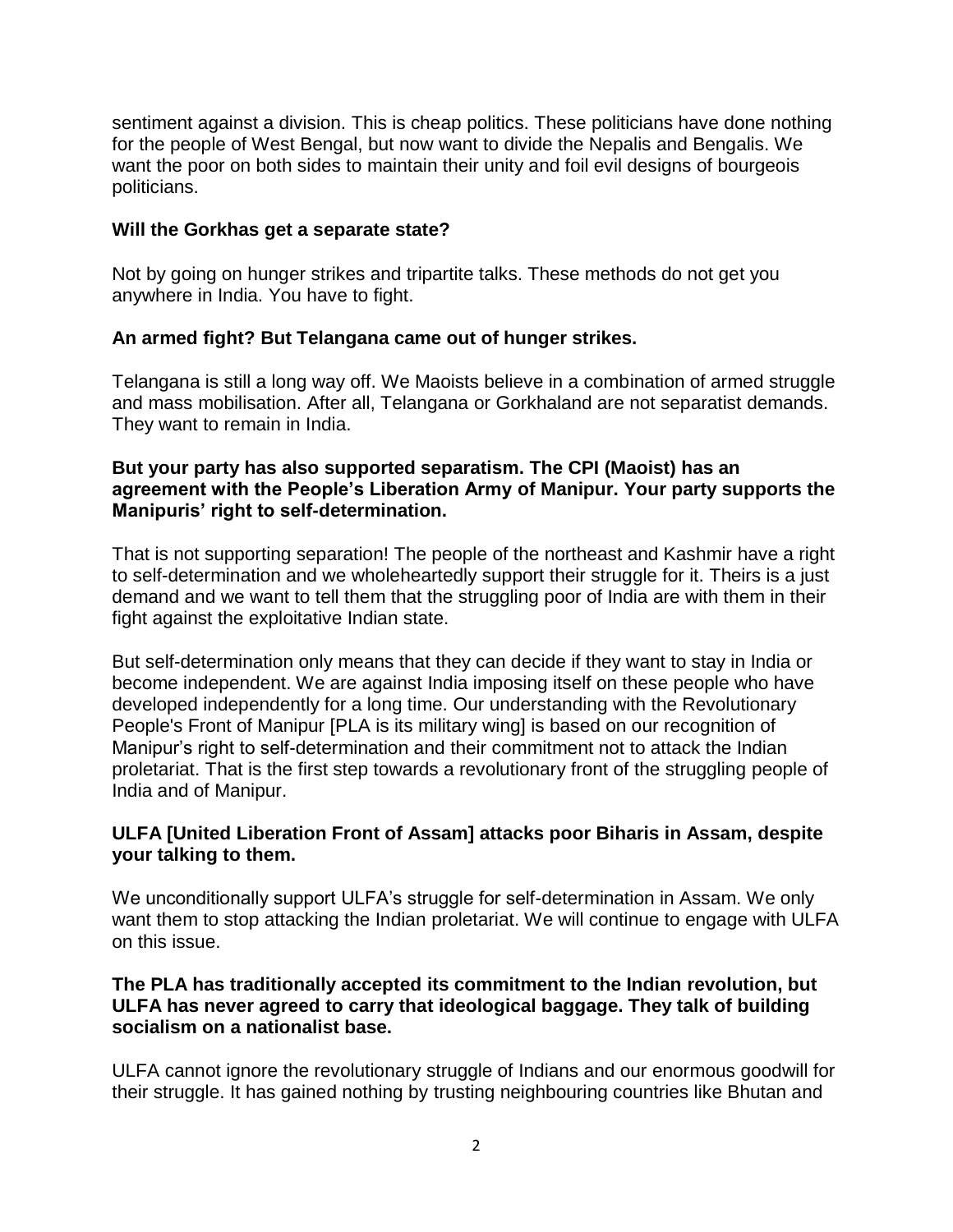Bangladesh, where puppet governments of India rule. They have betrayed ULFA under Indian pressure or when it suited them. Look how many ULFA leaders have been handed over by Bangladesh in recent weeks. ULFA cannot trust these governments. They have to trust us.

## **But don't you see the tendency of many of these ethnic armed movements to get co-opted by the Indian state?**

I know what you are talking about. We are not dealing with movements which have made deals with India or are ready to do so. ULFA is still fighting, despite many reverses. ULFA chairman Arabinda Rajkhowa was handed over to India, but Home Secretary G.K. Pillai lied that he had surrendered. Typical Indian divide-and-rule policy. They want Rajkhowa and ULFA's military chief Paresh Barua to fight.

## **Have you ever discussed these issues with Barua? He is the one who orders attacks on Biharis in Assam, isn't he?**

We have engaged with him. I met him under the party name of Pradip, that is my identity for him. He does not know me as Koteswara Rao or Kishenji. I wish to speak to him again. I sincerely want ULFA, the PLA and other such groups fighting for separate homelands or for self-determination to fight the exploitative Indian state alongside us. We do not want to impose the model of our struggle on them, as they know how to fight best under their own circumstances. But we want them to attack the enemies of the people, and not the poor, wherever they come from.

## **Are you not being ambitious? The Burmese Communist Party tried to rope in ethnic separatist movements like the Kachins and Karens into their fold but failed because the Wa and Kokang tribes, who formed the majority of their armed soldiers, deserted.**

We do not want to bring any of these self-determination struggles into our fold. We do not want to absorb them. We respect the right to self-determination. But they must realise we have a common enemy—the oppressive government in Delhi. They cannot fight Delhi alone.

## **So you are supporting them for tactical reasons?**

Not at all. We want them to be part of a broad front so that we can co-ordinate our struggles. But this should be based on sound politics, not mere tactics. So we have come out in political support for the movements of self-determination. We now want to unite their struggles with the nationality movements. This is the next stage of the Indian revolution.

## **You support Kashmir's right of self-determination?**